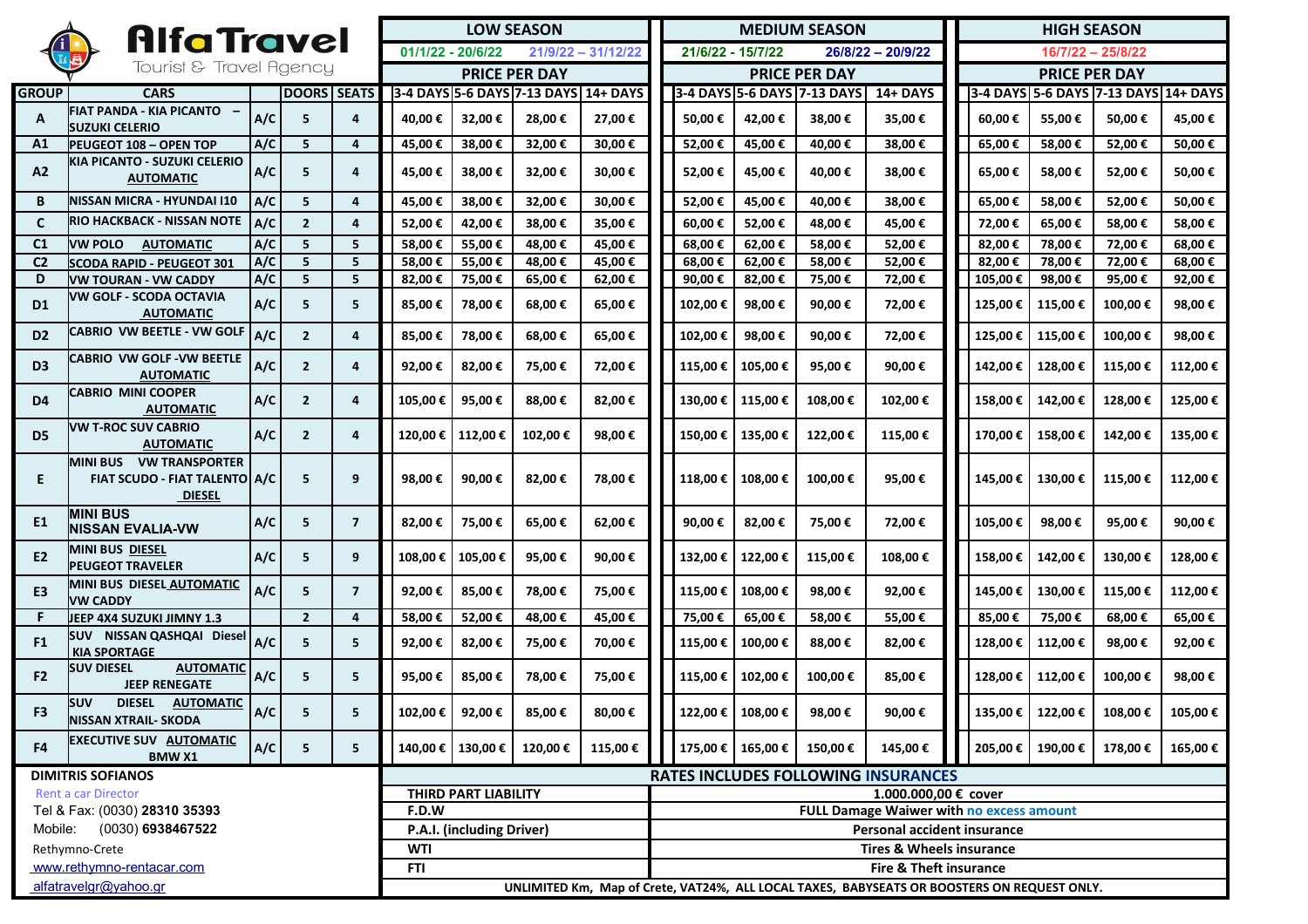| <b>RATES INCLUDES FOLLOWING INSURANCES</b>    |                                                                          |  |  |  |  |  |  |  |
|-----------------------------------------------|--------------------------------------------------------------------------|--|--|--|--|--|--|--|
| THIRD PART LIABILITY                          | 1.000.000,00 € cover                                                     |  |  |  |  |  |  |  |
| F.D.W                                         | <b>FULL Damage Waiwer with no excess amount</b>                          |  |  |  |  |  |  |  |
| P.A.I. (including Driver)                     | <b>Personal accident insurance</b>                                       |  |  |  |  |  |  |  |
| <b>WTI</b>                                    | <b>Tires &amp; Wheels insurance</b>                                      |  |  |  |  |  |  |  |
| FTI                                           | Fire & Theft insurance                                                   |  |  |  |  |  |  |  |
| Map of Crete, VAT24%,<br><b>UNLIMITED Km,</b> | <b>BABYSEATS OR BOOSTERS ON REQUEST ONLY.</b><br><b>ALL LOCAL TAXES,</b> |  |  |  |  |  |  |  |

#### **1. Drivers license:**

A valid driving license hold for at least for one year is required.

#### **2. Age requirement:**

Minimum age 23 years.

#### **3. Fines:**

Fines and administrative sanctions due to any violation of the Greek traffic during the rental period are at the expense

### **4. Insurance:**

All vehicles rented by **AlfaTravel Rethymno** rent a car are insured against fire, theft and liability to third parties (passengers included)

in case of death, physical injury or damage to the vehicle.

Any damage is covered entirely by the insurance even if the driver is responsible for the accident.

#### **5. Taxes:**

Our rates include 24% VAT.

### **6. Gasoline:**

Gasoline is at the expense of the customer, the carriage must be brought in with the same tank reserve.

# **7. Security seats for children:**

Available on request. These seats are for free. We offer approved seats for baby's and children. All our seats are approved seats (TÜV).

### **8. Availability:**

The type of the car will be delivered according to order.

Unforeseen problems can force us to provide another vehicle from the same category.

# **9. Delivery and return:**

Rent a car all over Crete, the delivery and the return can also be at the airport with written approval of

**Alfa Travel Rethymno** (Hania – Rethimno- Heraklion – Agios Nikolaos). A small compensation is asked for rent periods less than 1 week.

# **10. Reservation:**

At this point all details will be explained (emergency number, insurance, delivery, gasoline,…) At the reservation an advance is asked, this can be paid by credit-card or transfer. The amount and signing the contract will be done at the delivery of the car.

# **11. 24 hours service:**

We have of course a 24/24h service and you can always reach us by phone. **(Nederland is ook mogelijk)**